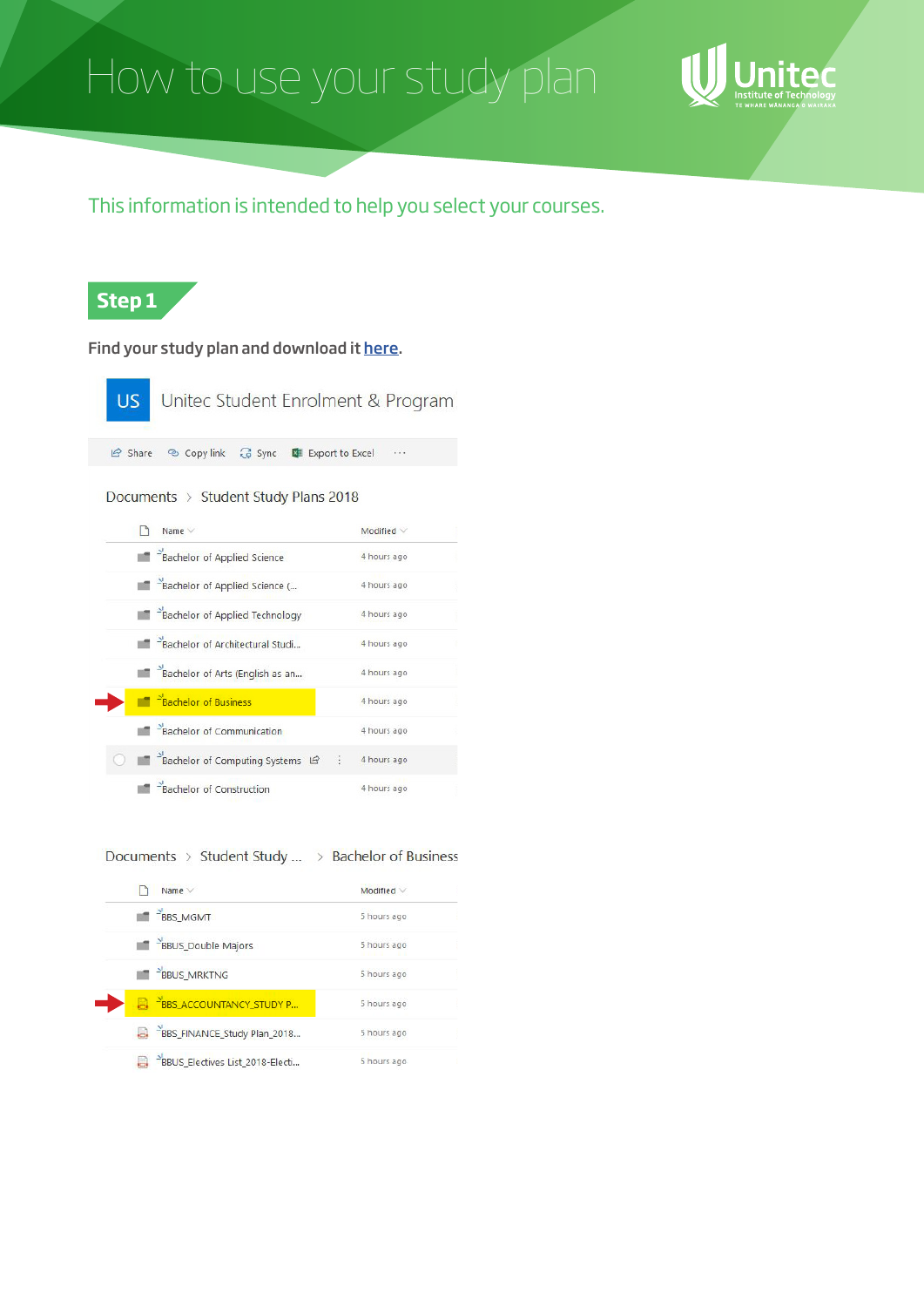

#### One of the first things to note is this section of your plan, down near the bottom:

Programme Specific Requirements tell you the number and level of the courses that you are going to need to pass in order to graduate:

Programme Specific Requirements: Required Credits to Graduate = 360 credits in total: Level 5 = 150 Credit (150 Compulsory) Level 6 = 90 Credits (90 Compulsory) Level 7 = 90 Credits (90 Compulsory) Plus 30 Credits from any other United Programme elective courses at Level 5 or above. .<br>You must successfully pass all compulsory courses. The remainder of your credits will be made up of self selected elective choices.

When you get all of these credits, you'll be able to do this:





#### Find the stage you are at in your degree.

If you're in your second semester and you're studying full time, you're probably looking at this part of the study plan:

| <b>Year 1, Second Semester Compulsory Courses (90 credits)</b> |                               |    |                 |  |                |                      |                  |                      |              |            |                                                                |  |      |                  |              |                       |
|----------------------------------------------------------------|-------------------------------|----|-----------------|--|----------------|----------------------|------------------|----------------------|--------------|------------|----------------------------------------------------------------|--|------|------------------|--------------|-----------------------|
| <b>BSNS 5400</b>                                               | <b>Business Fundamentals</b>  | 15 |                 |  | $\mathbf{C}^*$ | *See Enrolment Notes |                  |                      |              |            |                                                                |  |      |                  |              |                       |
| <b>BSNS 5391</b>                                               | Innovation & Entrepreneurship | 15 |                 |  | $\mathbf{C}^*$ |                      |                  | *See Enrolment Notes |              |            |                                                                |  |      |                  |              |                       |
| <b>BSNS 5390</b>                                               | <b>Management Today</b>       | 15 |                 |  | C              | 1220                 | Sem :            | <b>MTALB</b>         | 26/02/2018   | 29/06/2018 |                                                                |  |      |                  |              |                       |
|                                                                |                               |    |                 |  |                | 5196                 | Sem <sub>2</sub> | <b>MTALB</b>         | 23/07/2018   | 23/11/2018 | Classes are listed in                                          |  |      |                  |              |                       |
| <b>BSNS 5373</b>                                               | Advertising & Promotion       | 15 |                 |  | $\mathbf{C}^*$ | *See Enrolment Notes |                  |                      |              |            | recommended order to be                                        |  |      |                  |              |                       |
|                                                                |                               |    |                 |  |                | 1094                 | Sem <sub>1</sub> | <b>MTALB</b>         | 26/02/2018   | 29/06/2018 | taken, however you can choose                                  |  |      |                  |              |                       |
| <b>ACTY 5401</b>                                               | <b>Business Statistics</b>    | 15 |                 |  | С              | 3365                 | Sem <sub>1</sub> | <b>MTALB</b>         | 26/02/2018   | 29/06/2018 | to take them in an order that<br>suits your schedule, provided |  |      |                  |              |                       |
|                                                                |                               |    |                 |  |                | 5158                 | Sem <sub>2</sub> | <b>MTALB</b>         | 23/07/2018   | 23/11/2018 | pre-requisites are met.                                        |  |      |                  |              |                       |
|                                                                | Intro Professional Pract Pt 2 |    |                 |  |                |                      | 1095             | Sem 1                | <b>MTALB</b> | 26/02/2018 | 29/06/2018                                                     |  |      |                  |              |                       |
| <b>ACTY 5700</b>                                               |                               | 15 | <b>BSNS5600</b> |  | C              | 1096                 | Sem <sub>1</sub> | <b>MTALB</b>         | 26/02/2018   | 29/06/2018 |                                                                |  |      |                  |              |                       |
|                                                                |                               |    |                 |  |                | 5159                 | Sem <sub>2</sub> | <b>MTALB</b>         | 23/07/2018   | 23/11/2018 |                                                                |  |      |                  |              |                       |
|                                                                |                               |    |                 |  |                |                      |                  |                      |              |            |                                                                |  | 5160 | Sem <sub>2</sub> | <b>MTALB</b> | 23/07/2018 23/11/2018 |